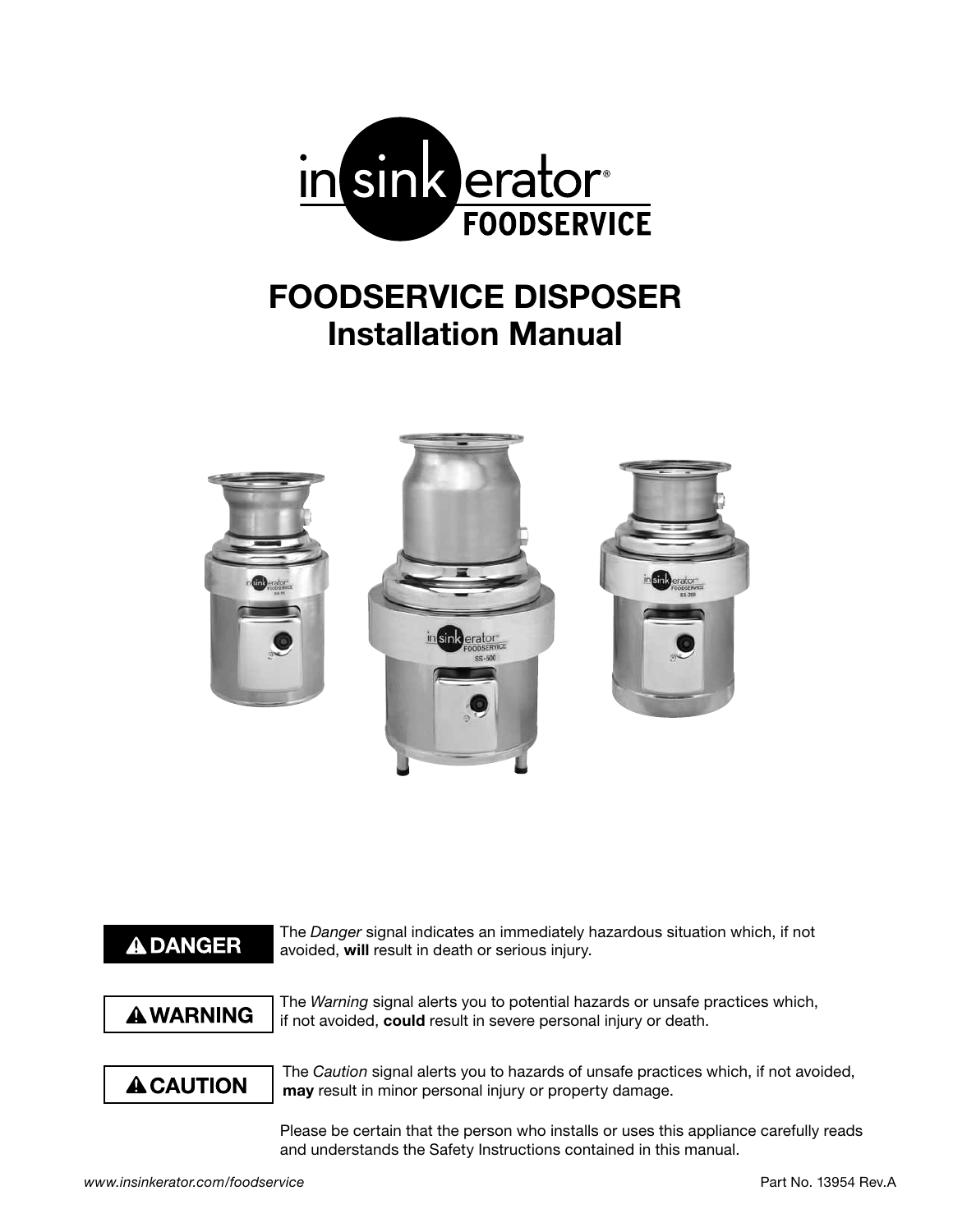| <b>Introduction</b>            |                                        |  |
|--------------------------------|----------------------------------------|--|
|                                |                                        |  |
|                                |                                        |  |
|                                |                                        |  |
|                                |                                        |  |
| <b>Installing the Disposer</b> |                                        |  |
|                                |                                        |  |
|                                |                                        |  |
|                                | <b>Standard InSinkErator Mountings</b> |  |
|                                |                                        |  |
|                                |                                        |  |
|                                |                                        |  |
| <b>Plumbing Connections</b>    |                                        |  |
|                                |                                        |  |
|                                |                                        |  |
|                                |                                        |  |
|                                |                                        |  |
|                                |                                        |  |
| <b>Electrical Connections</b>  |                                        |  |
|                                |                                        |  |
|                                |                                        |  |
| <b>Operating Instructions</b>  |                                        |  |
|                                |                                        |  |
|                                |                                        |  |

# *Warranty*

### **FOODSERVICE DISPOSER LIMITED WARRANTY**

The InSinkErator® Foodservice Disposers are warranted against defects in material and workmanship for one year from the date of installation. The warranty includes parts and labor, provided the service is performed by an InSinkErator Factory Authorized Service Center. This warranty does not apply if failure is due to: *faulty or improper electrical installation, faulty or improper plumbing installation, product abuse or misuse, accidental damage, grinding elements jammed by foreign objects, clogged drain lines, or an improperly sized unit (as specified by InSinkErator).*

InSinkErator Foodservice disposer accessories are included in this warranty only if they are included in the original disposer purchase package.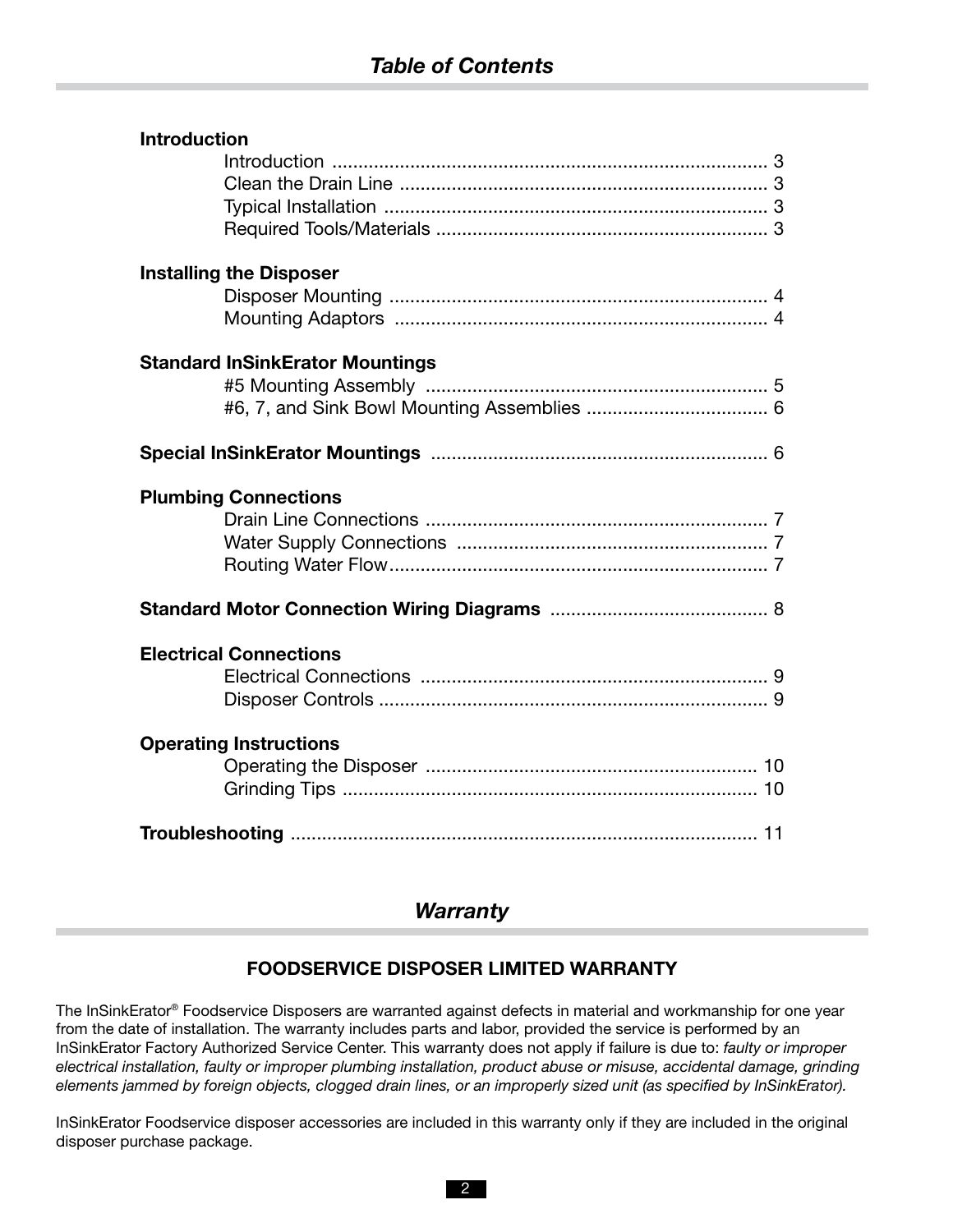### *INTRODUCTION*

The InSinkErator Foodservice food waste disposer is UL® and CSA® Listed when installed in conjunction with InSinkErator mounting adaptors and controls (see Figure 1 for typical installation).

See Table 1 (page 4) for the approved disposer/ mounting adaptor combinations. See Table 3 (page 9) for the approved disposer/control combinations.

**Important** – These installation instructions are for the benefit of the installing contractor. InSinkErator and/or InSinkErator Factory Authorized Service Centers do not make original installations. For technical information not covered in these instructions, contact the supplier, an InSinkErator Field Sales Representative, or InSinkErator Foodservice Sales and Service at 1-800-845-8345.

### *CLEAN THE DRAIN LINE*

With a drain line auger, clear away all hardened waste material in the horizontal drain pipe running from the drain trap to the main waste line.

### *TYPICAL INSTALLATION*

A typical Foodservice disposer installation incorporates the following connections (see Figures 1 and/or 9):

- Water shut off valve
- Syphon breaker
- Solenoid valve
- Start/stop switch (Control Center)
- Sink or trough
- Flow control valve

### *REQUIRED TOOLS/MATERIALS*

The following items are needed to install the disposer:

- Screwdriver
- Adjustable wrench
- Pipe wrench
- Wire nuts
- 7/16" nut driver

The following items may be needed to install the disposer:

- Plumbing putty
- Hacksaw
- Drain auger



*Figure 1. Typical Installation*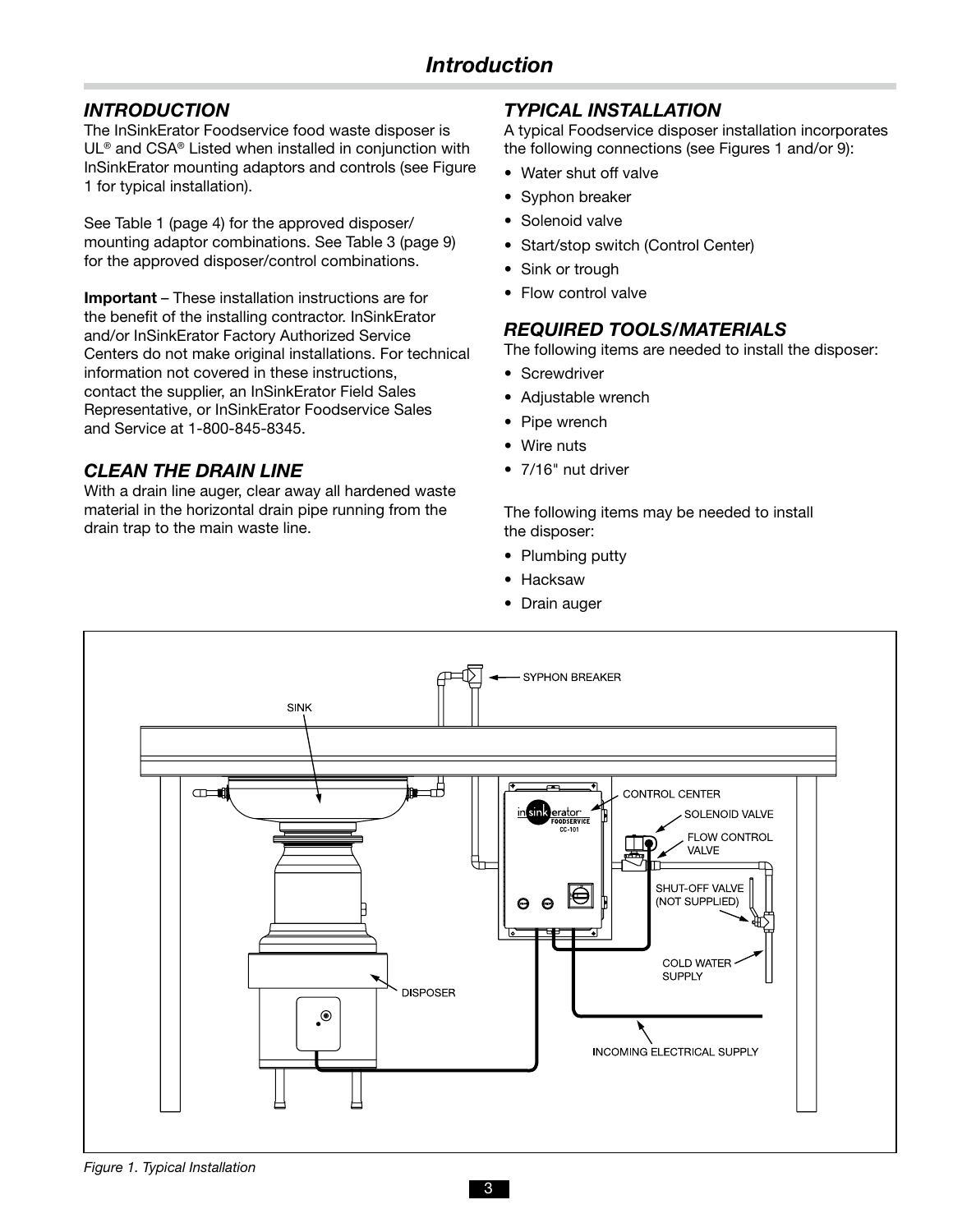# **A WARNING**

#### *PERSONAL INJURY*

- For safe operation, install the disposer in compliance with the minimum distance illustrated in Figure 2.
- Disposer must be properly installed to prevent serious injury from moving shredder part.

# **A CAUTION**

### *PROPERTY DAMAGE*

To avoid excess vibration, InSinkErator recommends a minimum countertop thickness of 16 gage stainless steel.



# *DISPOSER MOUNTING*

*Figure 2. Distance from Table Top to Mounting Flange*

### *MOUNTING ADAPTORS*

There are two adaptor categories for mounting InSinkErator disposers: Standard & Special Mountings. Table 1 displays the approved disposer/mounting adaptor combinations.

|          | <b>Adaptor</b>               | <b>SS-50</b> | <b>SS-75</b> | <b>SS-100</b> | <b>SS-125</b>     | <b>SS-150</b> | <b>SS-200</b> | <b>SS-300</b>     | <b>SS-500</b> | <b>SS-750</b>     | <b>SS-1000</b> |
|----------|------------------------------|--------------|--------------|---------------|-------------------|---------------|---------------|-------------------|---------------|-------------------|----------------|
| STANDARD | 12" Sink                     | X            | X            | X             | X                 | x             | X             | X                 | X             | Χ                 | x              |
|          | 15" Sink                     | X            | X            | Χ             | $\checkmark$<br>⋏ | х             | Χ             | $\checkmark$<br>⋏ | X             | Χ                 |                |
|          | 18" Sink                     | X            | x            | X             | ⋏                 | ⋏             | х             | ⋏                 | Χ             | v<br>⋏            |                |
|          | No. 5                        | X            | Χ            | Χ             |                   | ́             | X             | O                 | O             | O                 |                |
|          | No. 5 short                  | X            | x            | Χ             | Χ                 | X             | x             | O                 | O             | O                 |                |
|          | No. 6                        | Χ            | X            | Χ             | $\checkmark$<br>∧ | х             | Χ             | Χ                 | X             | $\checkmark$<br>∧ |                |
|          | No. 7                        | X            | X            | X             | Χ                 | x             | X             | X                 | X             | Χ                 | х              |
|          | Outward<br>Flange<br>Inward  | X            | X            | X             | X                 | X             | X             | x                 | x             | X                 | х              |
| SPECIAL  | Flange<br>Straight<br>Flange | X<br>X       | X<br>X       | Χ<br>Χ        | x<br>X            | x<br>X        | X<br>X        | Χ<br>X            | X<br>X        | X<br>X            | x<br>x         |

Table 1. Foodservice Disposer/Mounting Adaptor Combinations **X** Approved **X** Approved

O= Not Allowed (will void warranty)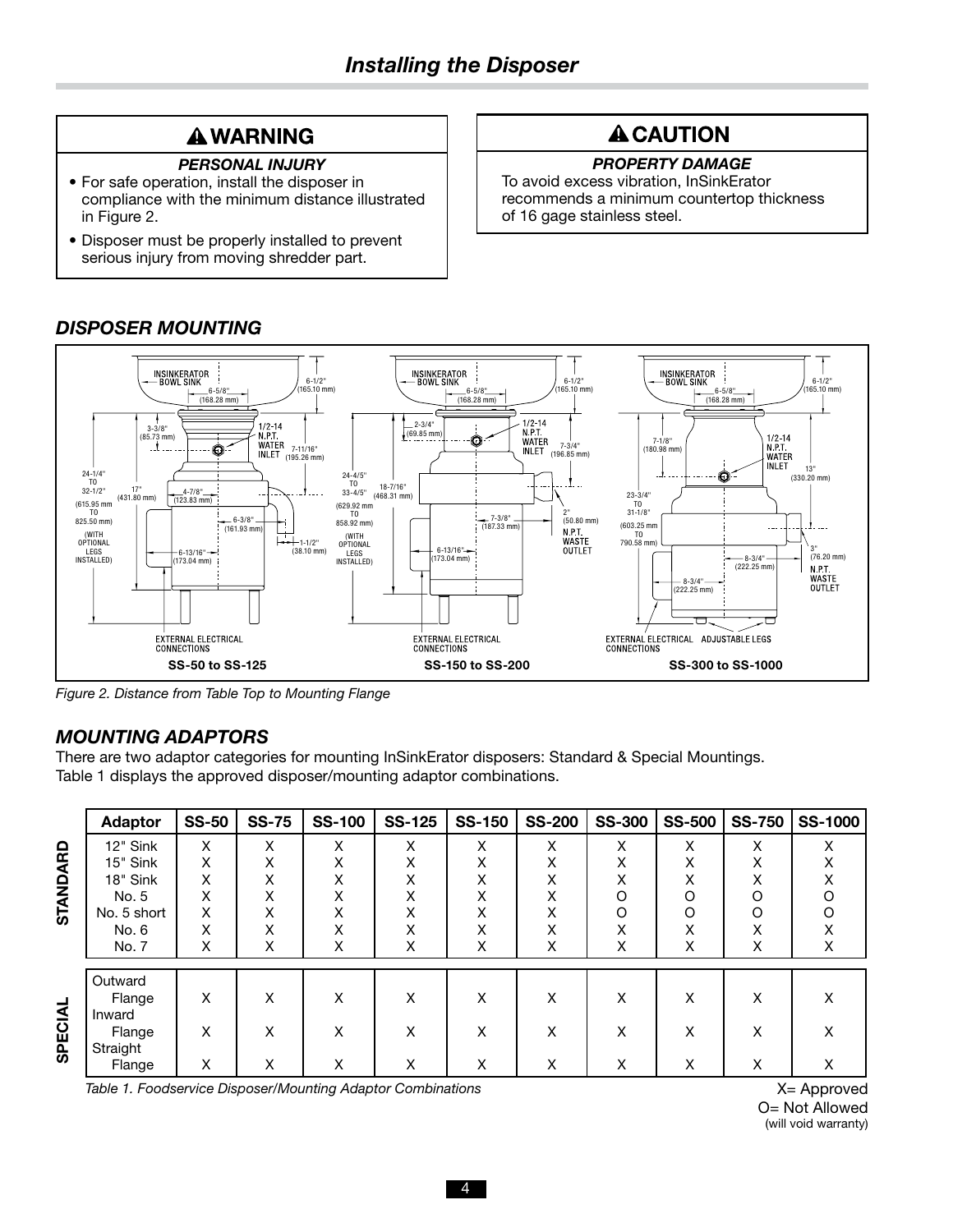### *#5 MOUNTING ASSEMBLY*

Follow these instructions to install a #5 sink flange to a standard 3-1/2 to 4 inch sink opening.

- 1. Unscrew the three backup screws (6) until they are flush with the upper mounting flange (5) surface. Pry the retainer ring (7) free from the strainer flange (2) with a screwdriver and separate all mounting assembly parts (2-7).
- 2. Form a 3/4" thick ring of top grade oil base putty around the sink opening (use a non-hardening putty). Insert the strainer flange (2) into the sink opening and press firmly in place. Clean away any excess putty.
- 3. From underneath the sink, place the strainer flange gasket (3), back up flange (4) - flat side up, and upper mounting flange (5) over the strainer flange and hold them up to the sink. Snap the retainer ring (7) into the groove on the strainer flange to hold the mounting parts in place.
- 4. Tighten the three backup screws evenly until the backup flange draws snugly against the underside of the sink and the strainer flange is held securely in place.
- 5. Place the body flange (9 lugs upward) over the lip of the mounting flange (10) and fit the mounting gasket (8) onto the lip.
- 6. Place the mounting gasket (11) on the disposer body flange. Secure the mounting flange (10) to the disposer body flange with six screws (12) provided.
- 7. Raise the disposer to the upper mounting flange (5) so the body flange (9) is positioned with the lugs to the right of the screws.
- 8. While supporting the disposer, turn the body flange (9) to the right until all three lugs are engaged in the mounting flange (5). Swivel the disposer to align the discharge outlet with the drain tap. The disposer can be turned 360 degrees.
- 9. Align the disposer to the plumbing connection and insert the service wrench into the left side of a lug and continue to turn the body flange to the right (approximately one quarter turn) until it locks onto the notches on the upper mounting flange.

*NOTE: Special mounting instructions are included in the #5 Short Mounting Kit.*



*Figure 3. #5 Mounting Assembly*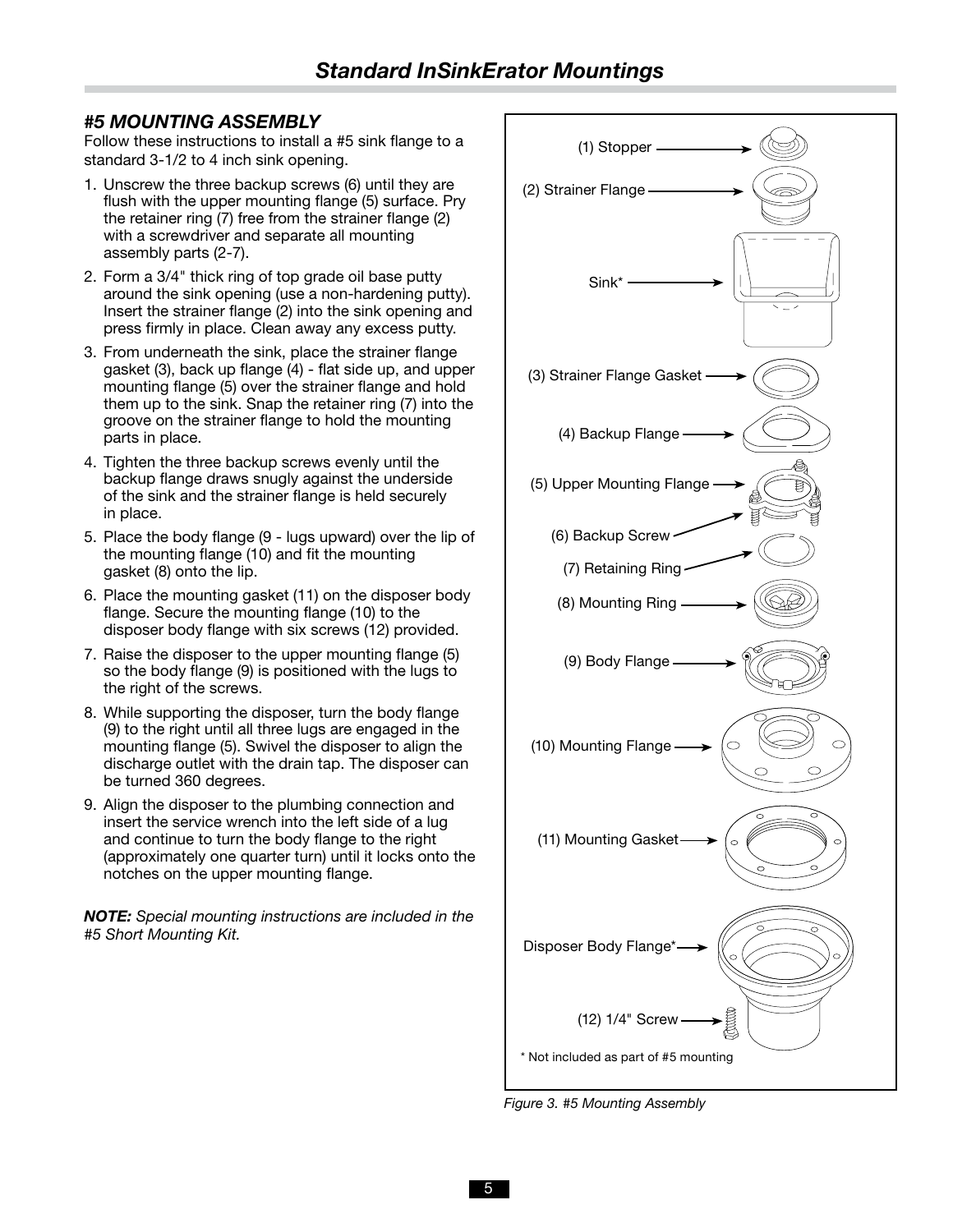### *#6, #7, & SINK BOWL MOUNTING ASSEMBLIES*

- 1. Place the mounting flange (1) over the existing collar adaptor connection lip or sink bowl flange (this may require some force).
- 2. Push the mounting flange up out of the way and fit the groove in the mounting gasket (2) onto the connection lip. Make sure the gasket is fully seated on the flange.
- 3. Push the mounting flange down over the mounting gasket, fitting the threaded mounting flange fasteners into the recesses in the top of the mounting gasket.
- 4. From the bottom, insert two screws through opposite sides of the flat gasket (3) and mounting flange, into the threaded fasteners in the existing flange. The flat gasket is used only in the #6 mounting assembly. The screws should protrude about 1/4 inch below the mounting gasket.
- 5. Position the disposer beneath the mounting gasket and raise it to engage the two protruding screws in the disposer body flange keyhole slots. Secure the remaining screws and position the disposer correctly for the plumbing connections. For SS150-SS1000 disposers, adjust the legs to support the disposer.





*Figure 4. #6 Mounting Assembly Figure 5. #7 or Sink Bowl Mounting Assembly*

# *Special InSinkErator Mountings*

When installing an InSinkErator Foodservice disposer to a non-InSinkErator sink bowl, a special mounting adaptor kit is required. The special mountings are described in the Mounting Adaptor Selection Guide (for more information, call 1-800-845-8345, or go to www.insinkerator.com). Figures 6-8 show examples of non-InSinkErator sinks. (Mounting instructions are included in each special mounting adaptor kit.)



*Figure 6. Outward Flange Figure 7. Inward Flange Figure 8. Straight Flange*

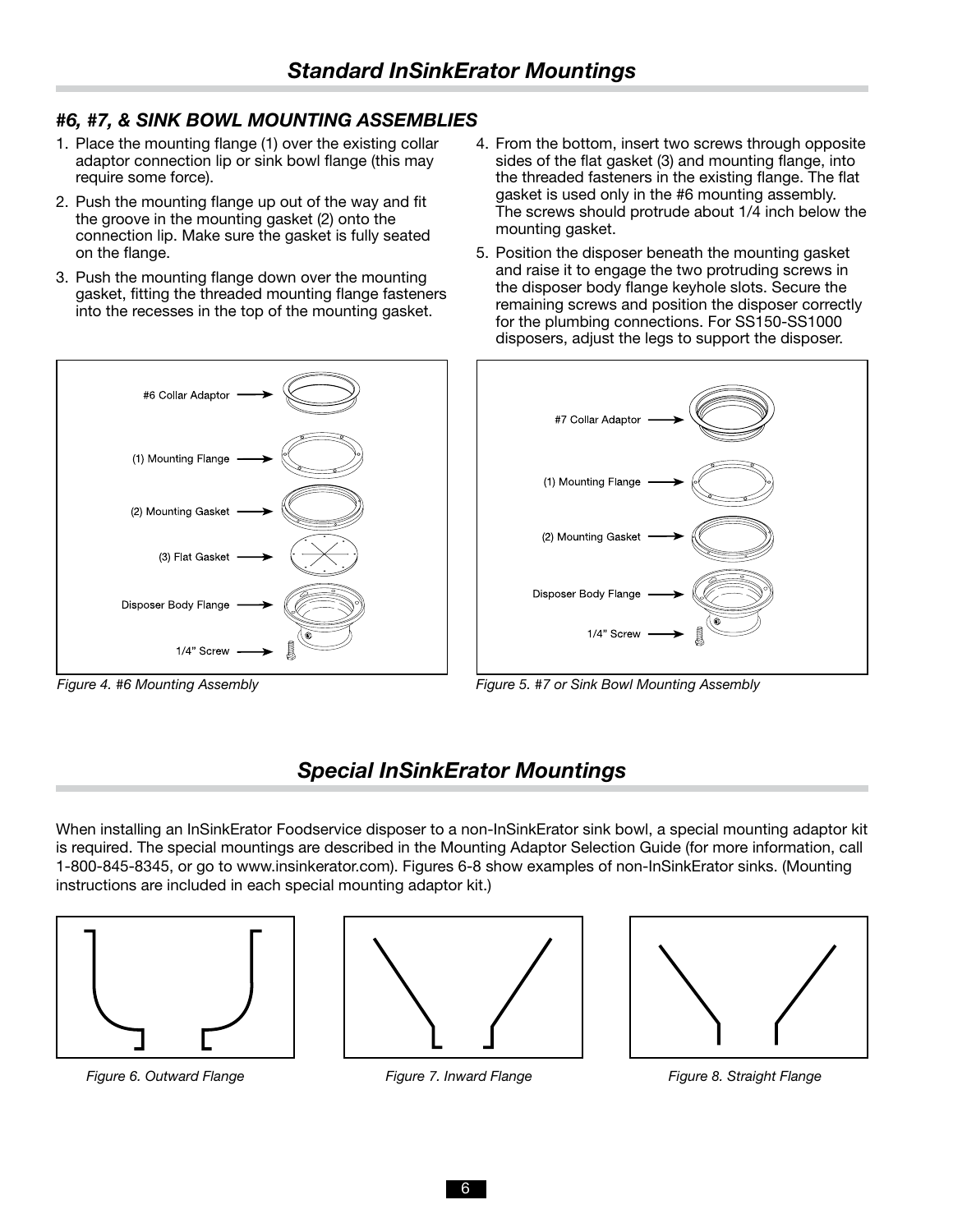# **A CAUTION**

#### *PROPERTY DAMAGE*

These plumbing instructions were written for an experienced competent installer. If the installer is not experienced in plumbing installation, InSinkErator recommends that competent professional assistance is sought. Damage to the disposer or accessories as a result of improper installation is not covered under warranty. All installations must comply with local plumbing codes.

### *DRAIN LINE CONNECTIONS*

To allow easy access to overload reset button, the disposer plumbing should be connected with the electrical control box facing the operator.

When connecting the drain line, place the "P-trap" as close to the disposer outlet flange as possible. Do not connect the drain line to a grease trap, interceptor, or drum trap.

All horizontal runs should be as short as possible, with a minimum fall of 1/4 inch per foot.

### *WATER SUPPLY CONNECTIONS*

When connecting the disposer to the incoming water supply, use as few elbows and tees as possible. Connect to the cold water line only. All water line fittings are 1/2" NPT except the sink bowl nozzles (1/2" compression).

Install the flow control valve, water solenoid valve, and the syphon breaker according to the direction of the flow arrows marked on each valve body (see Figure 9).

*NOTE: A syphon breaker must be installed above the sink flood plane per local plumbing codes.*

### *ROUTING WATER FLOW*

- In a trough system, route all water flow to the end of the trough to flush food waste.
- In a sink bowl system route all water through the sink bowl.
- Table 2 provides Recommended Cold Water Flow and Drain Line Diameter.

| <b>Disposer</b> | <b>Standard</b><br><b>Flow Control</b><br><b>GPM (LPM)</b> | <b>Optional</b><br><b>Flow Control</b><br><b>GPM (LPM)</b> | <b>Drain</b><br>Line<br><b>Diameter</b> |
|-----------------|------------------------------------------------------------|------------------------------------------------------------|-----------------------------------------|
| SS-50           | 3(11)                                                      | NA.                                                        | $1 - 1/2"$                              |
| <b>SS-75</b>    | 3(11)                                                      | NA                                                         | $1 - 1/2"$                              |
| SS-100          | 5(19)                                                      | 3(11)                                                      | $1 - 1/2"$                              |
| SS-125          | 5(19)                                                      | 3(11)                                                      | $2"$ NPT                                |
| SS-150          | 7(26)                                                      | 5(19)                                                      | $2"$ NPT                                |
| SS-200          | 7(26)                                                      | 5(19)                                                      | $2"$ NPT                                |
| SS-300          | 8(30)                                                      | 7(26)                                                      | 3" NPT                                  |
| SS-500          | 8(30)                                                      | 7(26)                                                      | 3" NPT                                  |
| SS-750          | 10 (38)                                                    | <b>NA</b>                                                  | 3" NPT                                  |
| SS-1000         | 10 (38)                                                    | ΝA                                                         | 3" NPT                                  |

*Table 2. Recommended Cold Water Flow and Drain Line Diameter*

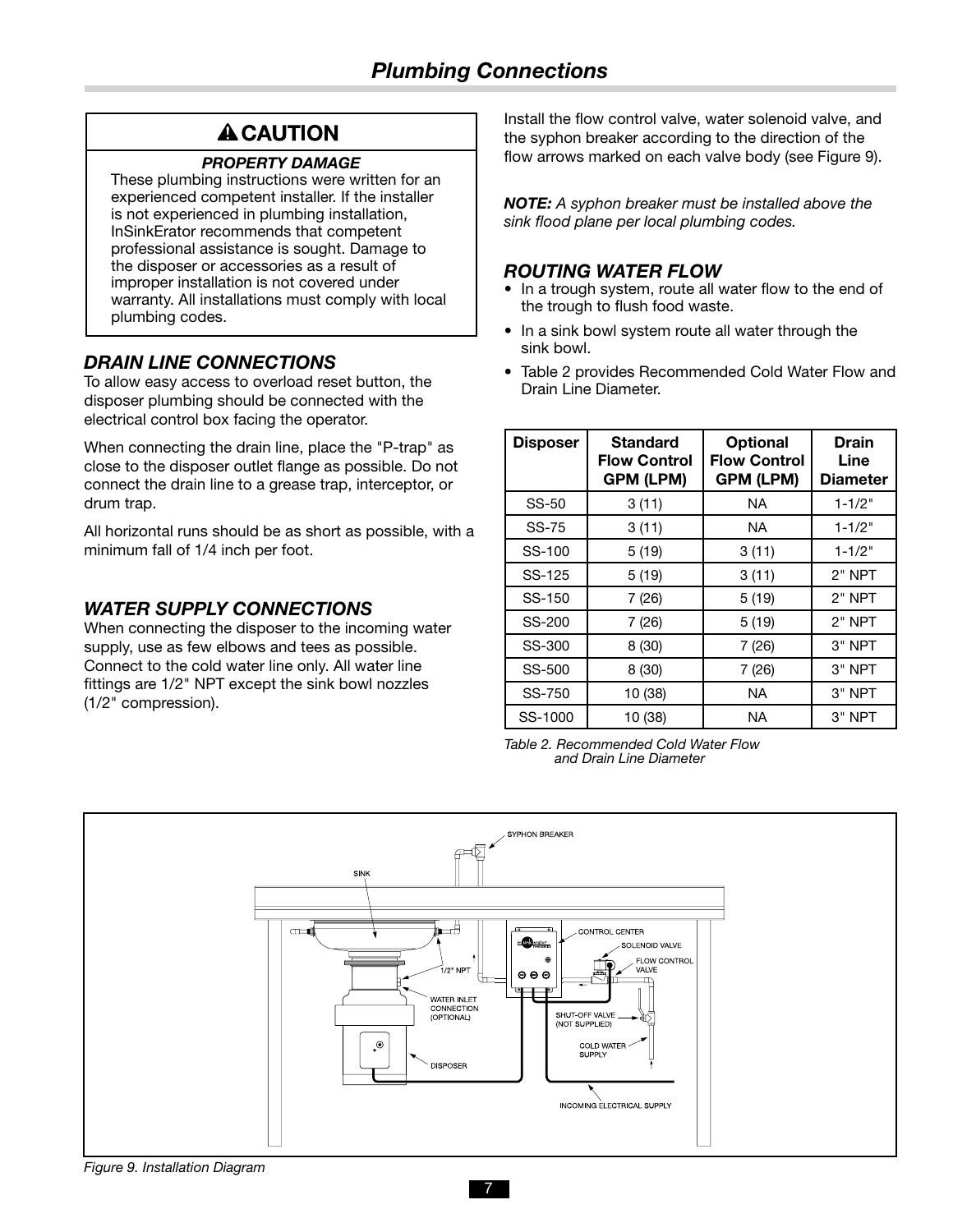





*Figure 12. Incoming 208-230V Three Phase Line Power*

L1 L2 L3

1





*Figure 13. Incoming 460V Three Phase Line Power*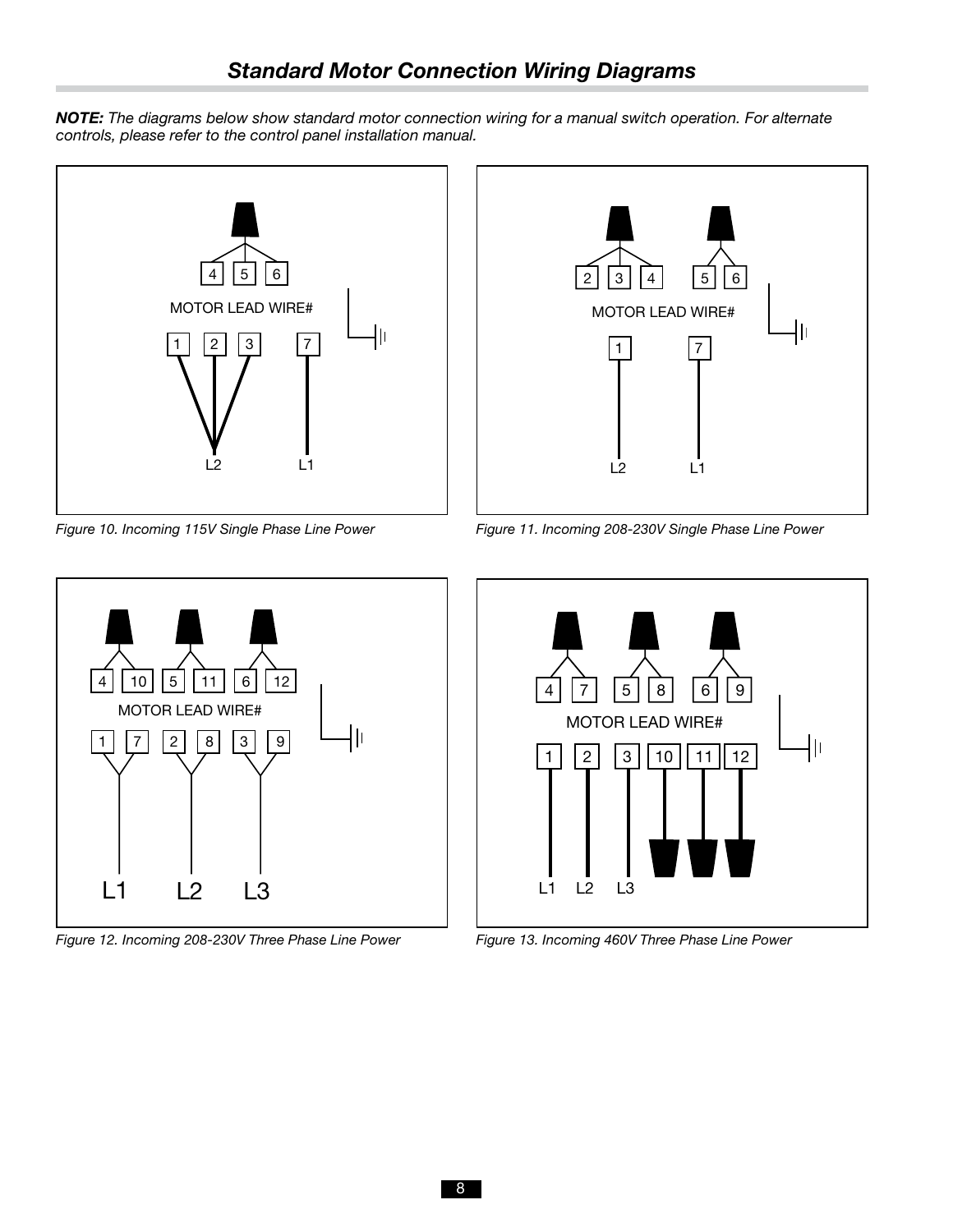# **A DANGER**

#### *ELECTRICAL SHOCK*

- Turn off the electrical supply to the disposer before servicing. Test the circuit with a voltmeter or circuit tester to ensure the power is off.
- Installation must conform to all local electrical codes.
- All control centers and disposers must be grounded.
- A properly fused disposer control (with a marked "off" position) that disconnects all ungrounded supply conductors must be installed at the electrical supply source.

# **A DANGER**

If the electrical installer is not experienced in electrical installation, we recommend seeking competent professional assistance. Disposer or accessory damage due to improper installation is not covered under warranty. All installations must comply with local electrical codes.

# **A CAUTION**

#### *PROPERTY DAMAGE*

- Disposers shipped from the factory are not wired for a specific voltage. Refer to the motor connection wiring diagram in the terminal box for voltage instructions.
- Ensure the disposer motor voltage and phase match that of the electrical supply.
- The disposer motor wiring connection is shown in the disposer terminal box.

### *ELECTRICAL CONNECTIONS*

- To connect the disposer to the electricity:
- 1. Remove the screw in the center of the disposer terminal box.
- 2. Pull the terminal box out of the stainless steel trim shell.
- 3. Connect an electrical conduit connector to the hole in the bottom of the exposed wiring compartment.
- 4. Connect the ground wire to the ground screw.
- 5. Connect the incoming wires to the motor leads. Make sure the wiring connections are the same as those on the electrical connection diagrams (see page 8).

# **A DANGER**

#### *ELECTRICAL SHOCK*

**PERSONAL INJURY/PROPERTY DAMAGE** Be careful not to pinch or damage the electrical **PERSONAL INJURY/PROPERTY DAMAGE** 

- 6. Reinstall the terminal box cover on the trim shell.
- 7. Test the disposer to ensure the cutting elements revolve and the water flows automatically. Make sure the disposer is securely mounted and does not leak from any of the connections.

#### *NOTES:*

- *• Pressure switches may be connected across the line at 5 horsepower or less. Large horsepower motors require connection in the pilot circuit of a magnetic starter.*
- *• The magnetic and manual starters supplied by InSinkErator do not require heaters to complete the circuit. InSinkErator disposers are equipped with overload protectors.*
- *• A time delay may only be used with a water solenoid valve.*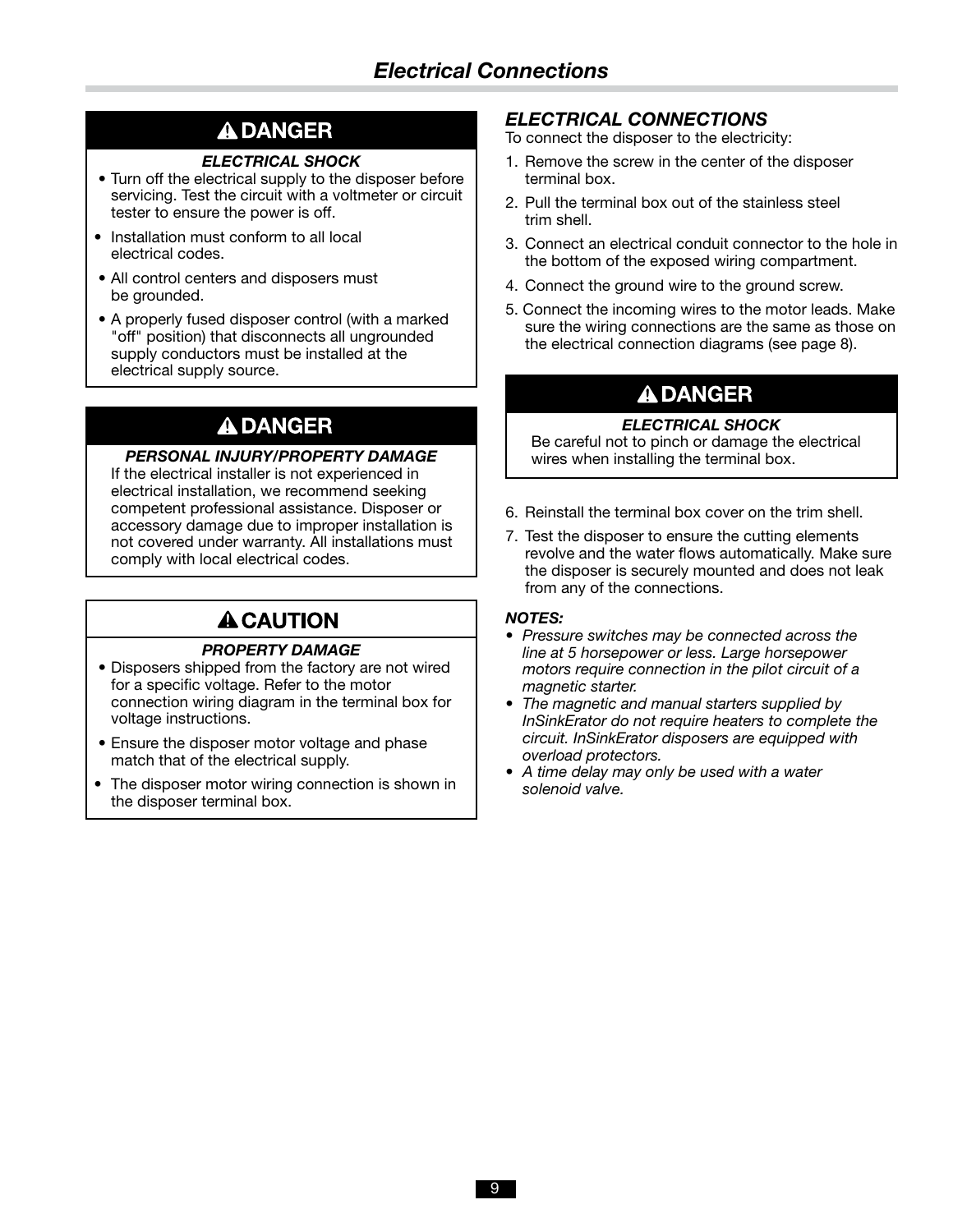### *OPERATING THE DISPOSER*

- 1. Make sure there are no foreign objects in the disposer grind chamber. Do not pre-load the disposer with food waste prior to starting.
- 2. Push the start button on the control switch. The disposer will run and water will flow into the disposer.
- 3. Feed food waste into the disposer in a steady, continuous flow.
- 4. When all food waste is flushed away, push the stop button on the control switch.

*NOTE: The Manual Reversing Switch uses threebutton operation (FWD/STOP/REV) to manually change disposer grind direction. The disposer will rotate in the direction of the button pushed. DO NOT restart disposer until the rotating shredder has come to a stop.*

### *GRINDING TIPS*

- Ensure that a steady stream of cold water runs into the disposer while it is operating (see Table 2 for the recommended cold water flow).
- Do not overload the disposer or turn it off with food waste inside the grind chamber. Run the disposer and water for three minutes after the final load to flush away all food waste.

# **A CAUTION**

#### *PROPERTY DAMAGE*

Do not pre-load food waste into disposer before turning on. Pre-loading disposer with food waste can cause excessive strain and may loosen disposer mounting components, resulting in disposer separating from sink or trough.

# **A DANGER**

#### *FIRE HAZARD*

To minimize the possibility of fire, do not store flammable items near the disposer. Do not use or store gasoline or other flammable liquids near the disposer.

# **A DANGER**

#### *ELECTRICAL SHOCK*

- Disconnect the electrical supply before servicing the disposer.
- Ensure the disposer and controls are properly grounded.

# **A WARNING**

#### *PERSONAL INJURY*

- Food waste disposers are designed to grind and dispose of normal food waste. Inserting materials or items other than food waste into the disposer could cause personal injury and/or disposer damage.
- To reduce the risk of injury from materials that may be expelled from the disposer grind chamber, ensure that the disposer baffle is properly installed.
- To prevent the ejection of food waste and to keep foreign materials out of the grind chamber, replace the splash baffle when it becomes worn.
- Do not put any of the following items into the disposer: clam or oyster shells, drain cleaner, glass, china, plastic wrap, large bones, metal objects, explosive materials, extremely hot water, grease, oil, or syrup.
- Turn the power off before attempting to clear a jam, remove an object, or press the reset button.
- Do not insert your fingers into the disposer. Use long-handled tongs or pliers to remove objects from the disposer.
- Loosen any jams with the dejamming bar.
- Be certain that all persons who will operate the disposer read the safety and operating instructions prior to operating the disposer.
- To prevent accidents, ensure that the disposer is turned off before your leave the area.